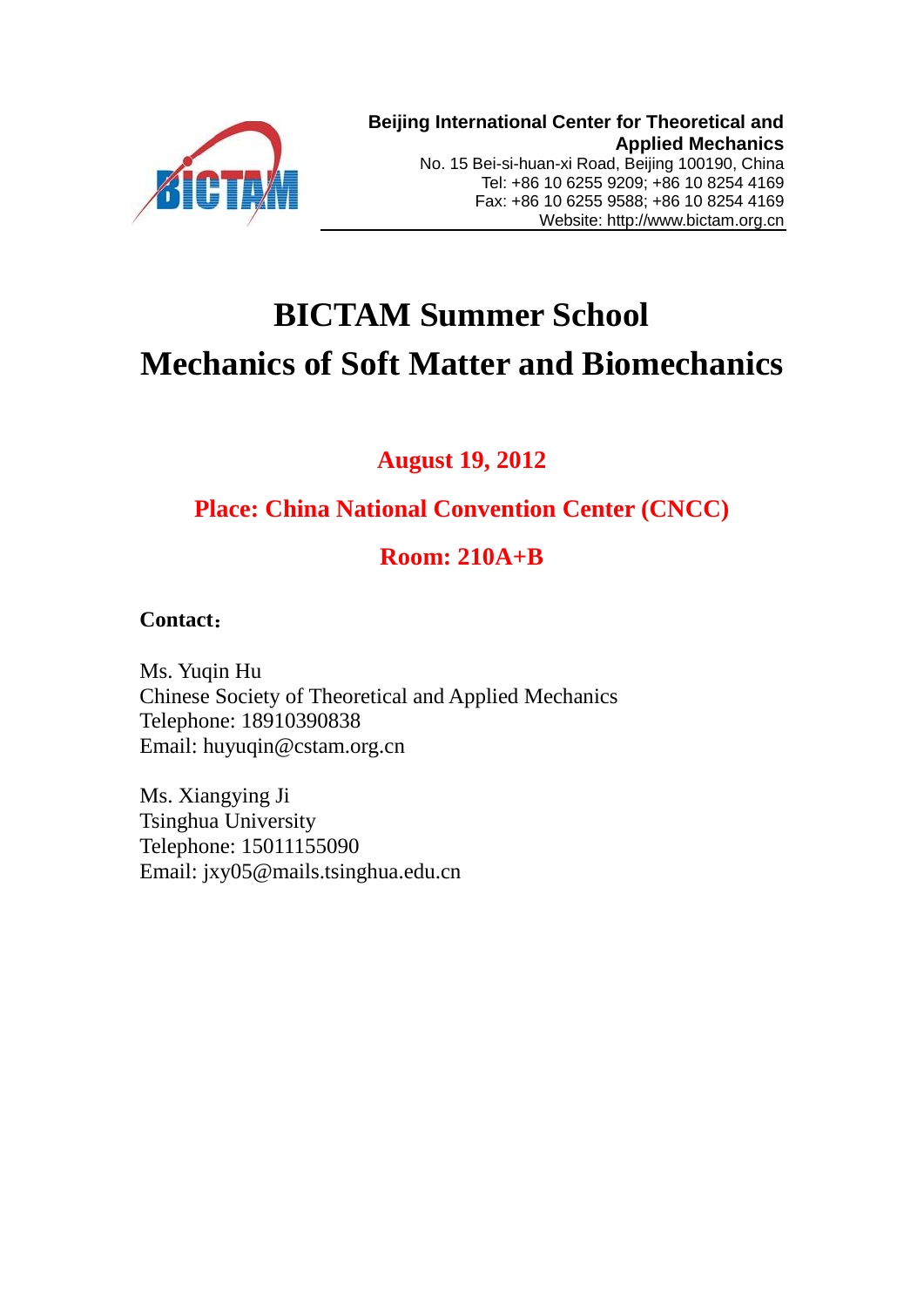# **Program**

**Chairman:** Prof. Xiqiao Feng, Tsinghua University, China

# **8:30 – 8:40 Brief Introduction of BICTAM**

Prof. Xiqiao Feng, Tsinghua University, China

### **8:40 – 10:20**

# **Invited Talk: Cellular and Biomolecular Engineering: Opportunities and Challenges**

Prof. Gang Bao, Georgia Institute of Technology and Emory University, USA

#### **← Abstract**

Cellular and biomolecular engineering is at the cutting edge of engineering and applied sciences. Integrating engineering, biology, biochemistry and medicine, research in cellular and biomolecular engineering focuses on the development of micro- and nano-scale engineering approaches and technologies, and their application to studies of biological molecules and cells. It involves the understanding, control, manipulation and modification of cell behavior and functions using combined engineering, genetic, biochemical and biological approaches. It also includes the quantitative detection and analysis of proteins, nucleic acids and their interactions in biological and clinical samples; design, synthesis and characterization of biopolymers, nanoparticle bioconjugates, therapeutic drugs, biomolecular sensors, motors and machines as well as nano-structured devices. The development and application of innovative cellular and biomolecular approaches for the detection, diagnosis, treatment and prevention of human diseases is expected to produce major breakthroughs in medicine.

In this talk I will review the recent developments in the cellular and biomolecular engineering field, and demonstrate its potential using examples in engineering molecular imaging probes for disease diagnosis and molecular machines for treating single-gene disorders. The opportunities and challenges in this exciting field will be discussed.

#### **Biography**



Dr. Gang Bao is Robert A. Milton Chair of Biomedical Engineering and a College of Engineering Distinguished Professor in the Department of Biomedical Engineering, Georgia Institute of Technology and Emory University. He is Director of Center for Translational Cardiovascular Nanomedicine, a NIH/NHLBI Program of Excellence in Nanotechnology (PEN) at Georgia Tech and Emory University, and Director of Nanomedicine Center for Nucleoprotein Machines, a NIH Nanomedicine Development

Center (NDC) at Georgia Tech, and Director of the Center for Pediatric Nanomedicine at Children's Healthcare of Atlanta and Georgia Tech. Dr. Bao received his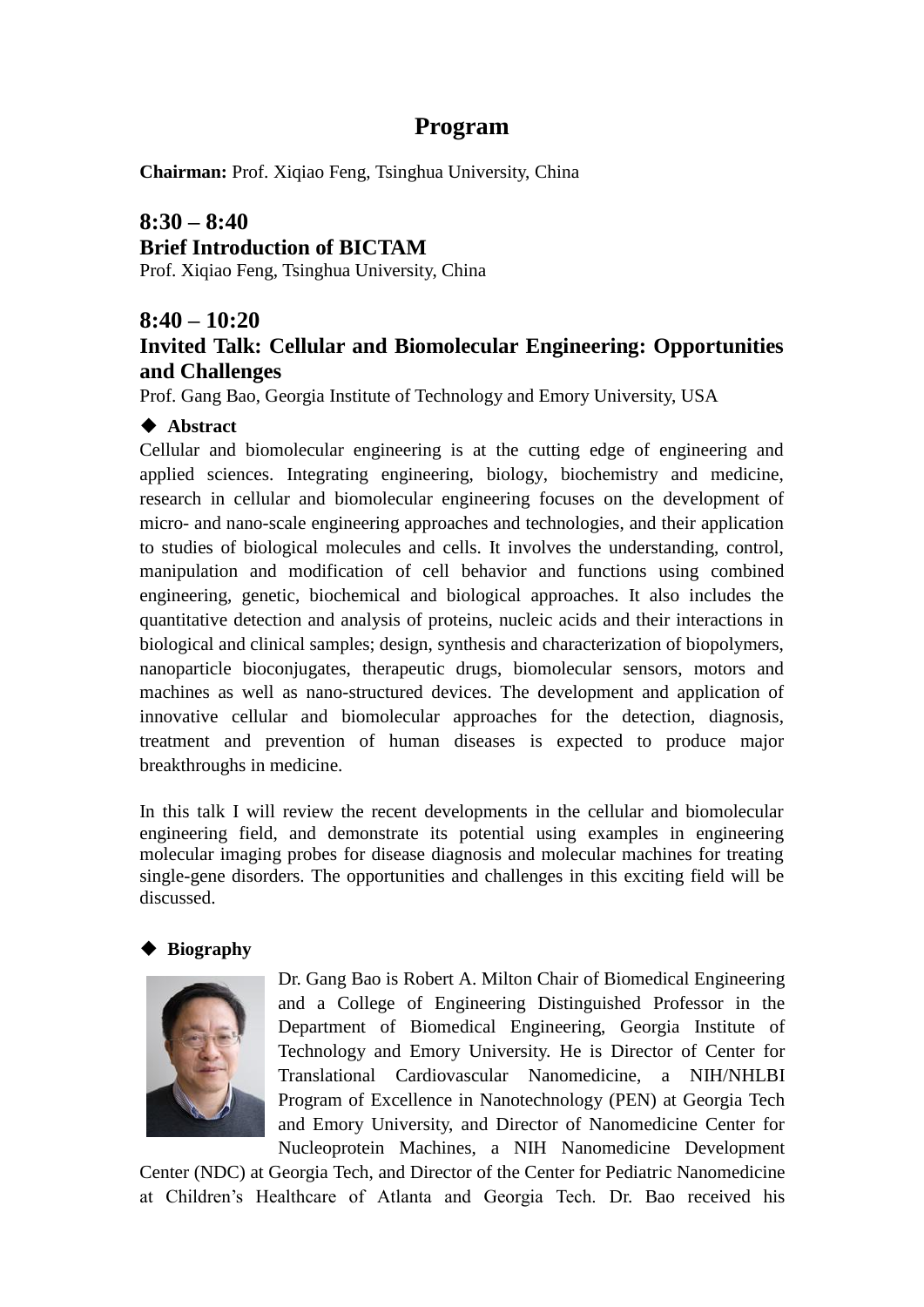undergraduate and Master's degrees from Shandong University in China, and his PhD from Lehigh University in the US. Dr. Bao is a Fellow of the American Association of Advancement in Science (AAAS), a Fellow of the American Society of Mechanical Engineers (ASME), a Fellow of the American Physical Society (APS), and a Fellow of the American Institute for Medical and Biological Engineering (AIMBE).

Dr. Bao's current research is focused on the development of nanotechnology and biomolecular engineering tools for biological and disease studies, including molecular beacons, magnetic nanoparticle probes, quantum dot bioconjugates, protein tagging/targeting methods, and engineered nucleases. These approaches have been applied to the diagnosis and treatment of cancer and cardiovascular disease, viral infection detection, and the development of gene correction approaches for treating single-gene disorders.

# **10:20 – 10:40 Coffee Break**

#### **10:40 – 12:20**

#### **Invited Talk: Biomechanical models for tumor growth: the case of melanoma.**

Prof. Martine Ben Amar, Université Pierre et Marie Curie, France

#### **◆ Abstract**

We have developed models for the early growth of epithelial tumors with a special insight in melanoma. Current diagnostic methods for skin cancers are based on some morphological characteristics of the pigmented skin lesions, including the geometry of their contour. A correct model must account for the biomechanical characteristics of the tumour micro-environment, and evaluate their influence on the tumour morphology and its evolution. The spatial distribution of tumour cells and diffusing molecules are explicitly described in a three-dimensional multiphase model, which incorporates general cell-to-cell mechanical interactions, a dependence of cell proliferation on contact inhibition, as well as a local diffusion of nutrients and inhibiting molecules. We derive a 2D model in a lubrication limit accounting for the thin geometry of theepidermis. We quantify the contour undulations obtained in our simulations occurring in melanoma growth in term of biomechanical factors with analytical techniques (WKB analysis developed for partial differential equations). Finally, comparing the theoretical results with a large amount of clinical data we show that our predictions describe accurately both the morphology of melanoma observed in vivo and its variations with the tumour growth rate. Another aspects useful for the clinical diagnosis of skin cancers is based on the presence of microstructures (e.g. dots, nests) sparsely distributed within the tumour lesion. I will show that these patterns might be originated by a phase separation process. In absence of cellular proliferation, our binary mixture model contains a cell-cell adhesion that leads to a governing equation of the Cahn-Hilliard type. Taking into account a reaction diffusion coupling between nutrient consumption and cellular proliferation, we show, both with analytical and numerical investigations, that two-phase models may undergo a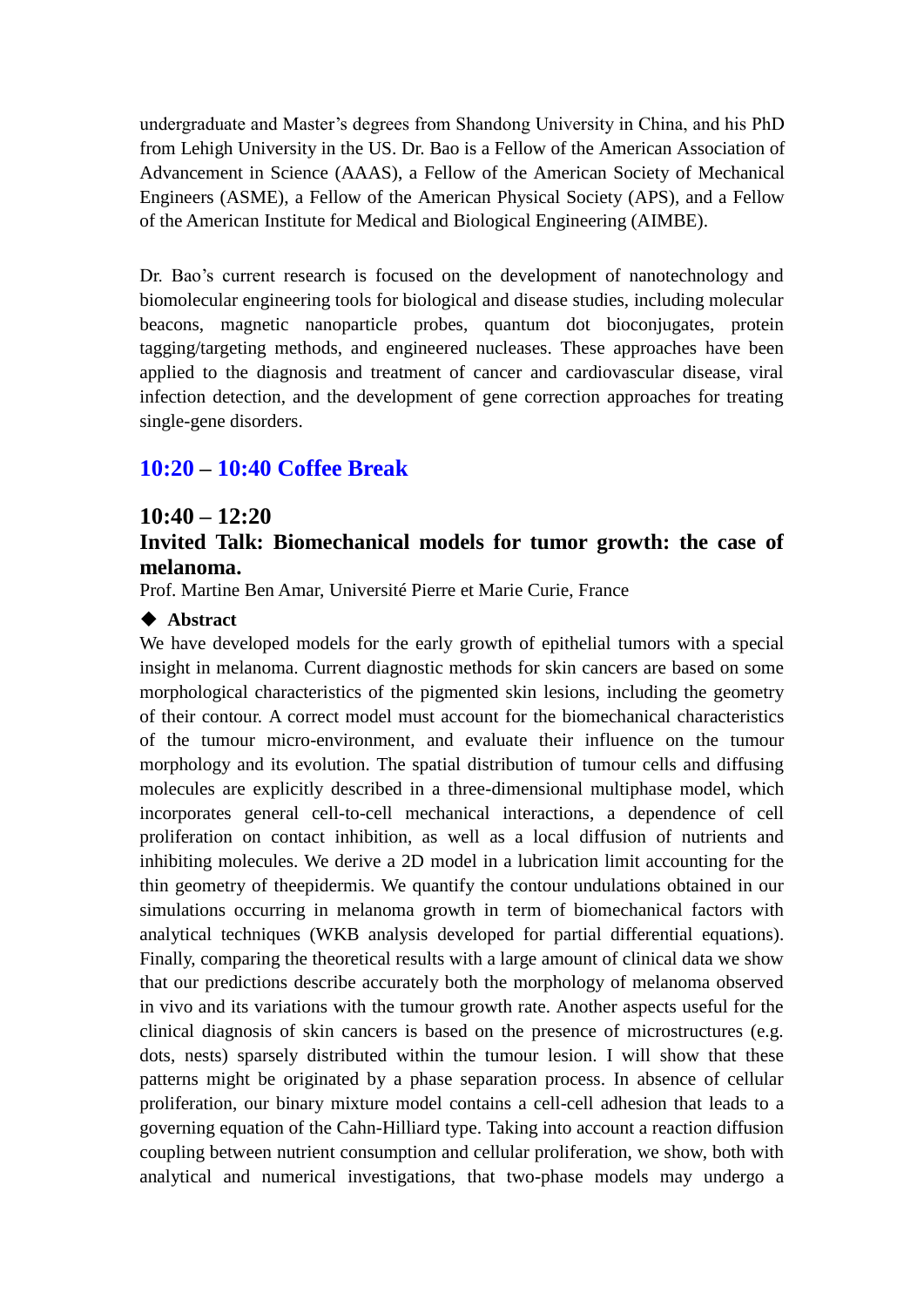spinodal decomposition even when considering mass exchanges between the phases. This spinodal decomposition may explain the absence of necrotic core for melanoma.

#### **Biography**



Martine Ben Amar is a Professor of "Université Pierre et Marie Curie in Paris "and Member of "Institut Universitaire de France". She is a researcher in the department of Physics of Ecole Normale Supérieure of Paris since 1985. In 2000, she was an invited professor in the department of Mechanical Engineering, MIT. Martine Ben Amar did her thesis in atomic physics in Orsay, then joined the theoretical group of

nonlinear physics in ENS. Her main interests concerned free-boundary problems in interfacial flows, elasticity (fracture, shells, spatial singularities in elasticity) and soft-matter. Recent research concerns biophysics and biomechanics, bifurcation theory and variational methods in exact elasticity.

### **12:20 – 14:00 Lunch**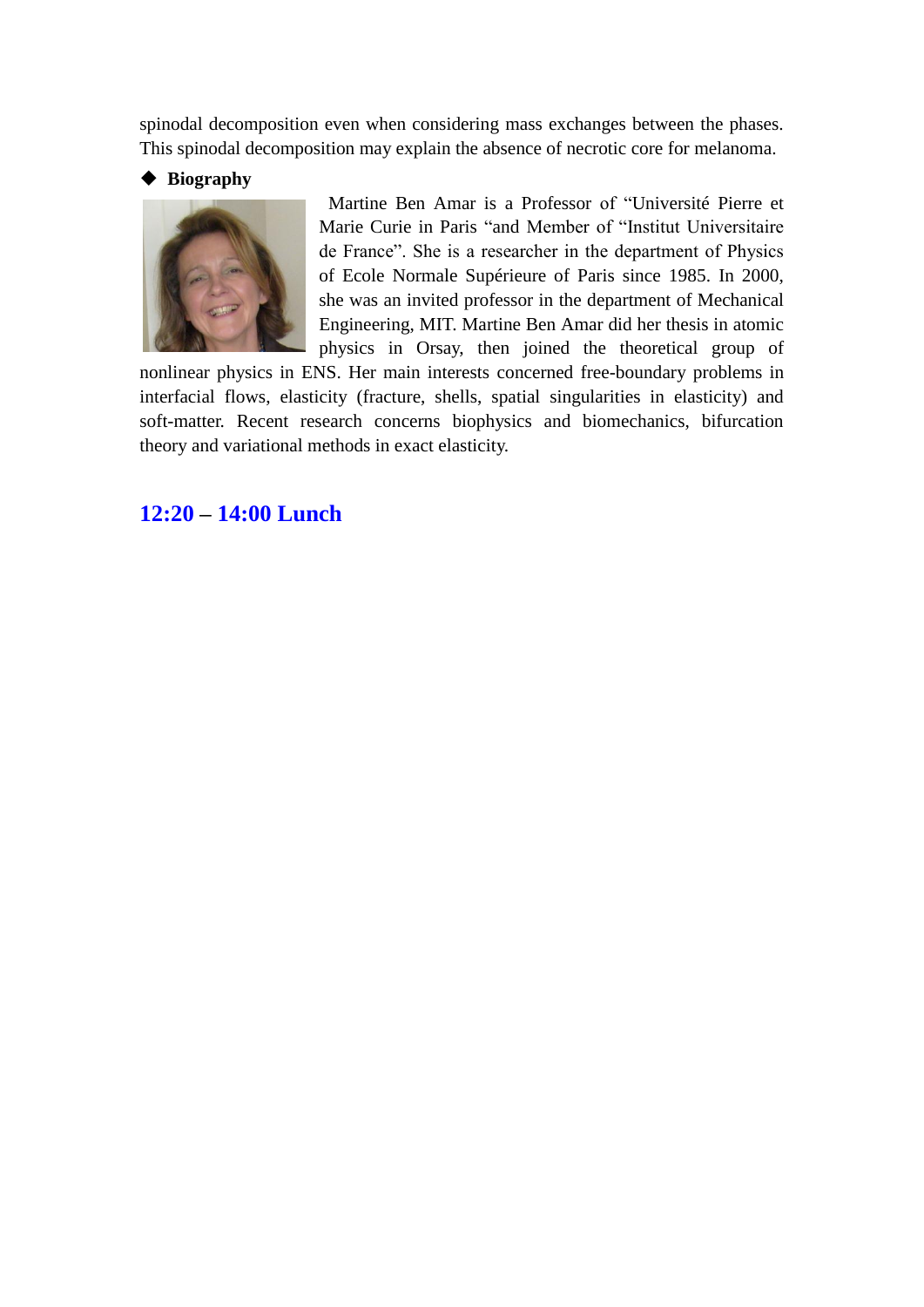### **14:00 – 15:40 Invited Talk: Large Scale Superlubricity in Graphite**

Prof. Quanshui Zheng, Tsinghua University, China

#### **◆ Abstract**

Friction is one of the major challenges among all physical phenomena, resulting in about 30% dissipation of all energies used in our society. Superlubricity is a regime of motion in which friction vanishes or very nearly vanishes. It may occur when two crystalline surfaces slide over each other in dry incommensurate contact. This effect, also called structural lubricity, was first suggested in early 1990's. In the last two decades, structural lubricity was only observed in the nanoscale and high vacuum environments, and was not persistent. Some people predicted that superlubricity wouldn't be possible on microscale or larger.

Upon shearing a microscale lithographically defined graphite mesa, the sheared section retracts spontaneously to minimize interface energy. We found a sixfold symmetry of the self-retraction and provided a first experimental estimate of the frictional force involved, as direct evidence that the self-retraction is due to superlubricity, where ultralow friction occurs between incommensurate surfaces. The effect is remarkable because it occurs reproducibly under ambient conditions and over a contact area of up to  $10\times10 \mu m^2$ , more than 7 orders of magnitude larger than previous observed in graphite. By analyzing the sheared interface, we show how the grain structure of highly oriented pyrolitic graphite determines the probability of self-retraction. We also provided [6], for the first time, a direct measurement of the basal plane shear strength of single crystalline graphite. Our further experiments indicate that superlubricity may occur at macroscale (dozens of centimeters).

These results open the way for practical applications of superlubricity in micromechanical systems.

#### **◆ Biography**



Quan-Shui Zheng received his Ph.D. in mechanics from Tsinghua University, China, in 1989. He had visited UK, France, Germany, USA, and Australia for more than 5 years as a research fellow or visiting professor. Since 1993 Dr. Zheng has held a full professorship and then Yangtse chair professorship at Engineering Mechanics Department, of Tsinghua University. He had served for seven years as the Department Chair. Prof. Zheng is the funding director of the Center for Nano and Micro Mechanics (CNMM), of Tsinghua University, an international multidisciplinary

research center addressing impacts of deformation and motion to nano- and microscale properties and devices. Zheng is now also the Editor-in-Chief of Acta Mechanica Sinica, an international journal founded in 1985, and a board member of about ten international journals. Dr. Zheng has a broad of research interests in: Nanotechnology (since 2000, novel solutions for nano- and microscale devices, transportations, and flow); Solid Mechanics (since 1990, mechanics of heterogeneous and/or anisotropic materials); and Applied Mathematics (since 1980, theory of representations for tensors and tensor functions and rational mechanics).

#### **15:40 – 16:00 Coffee Break**